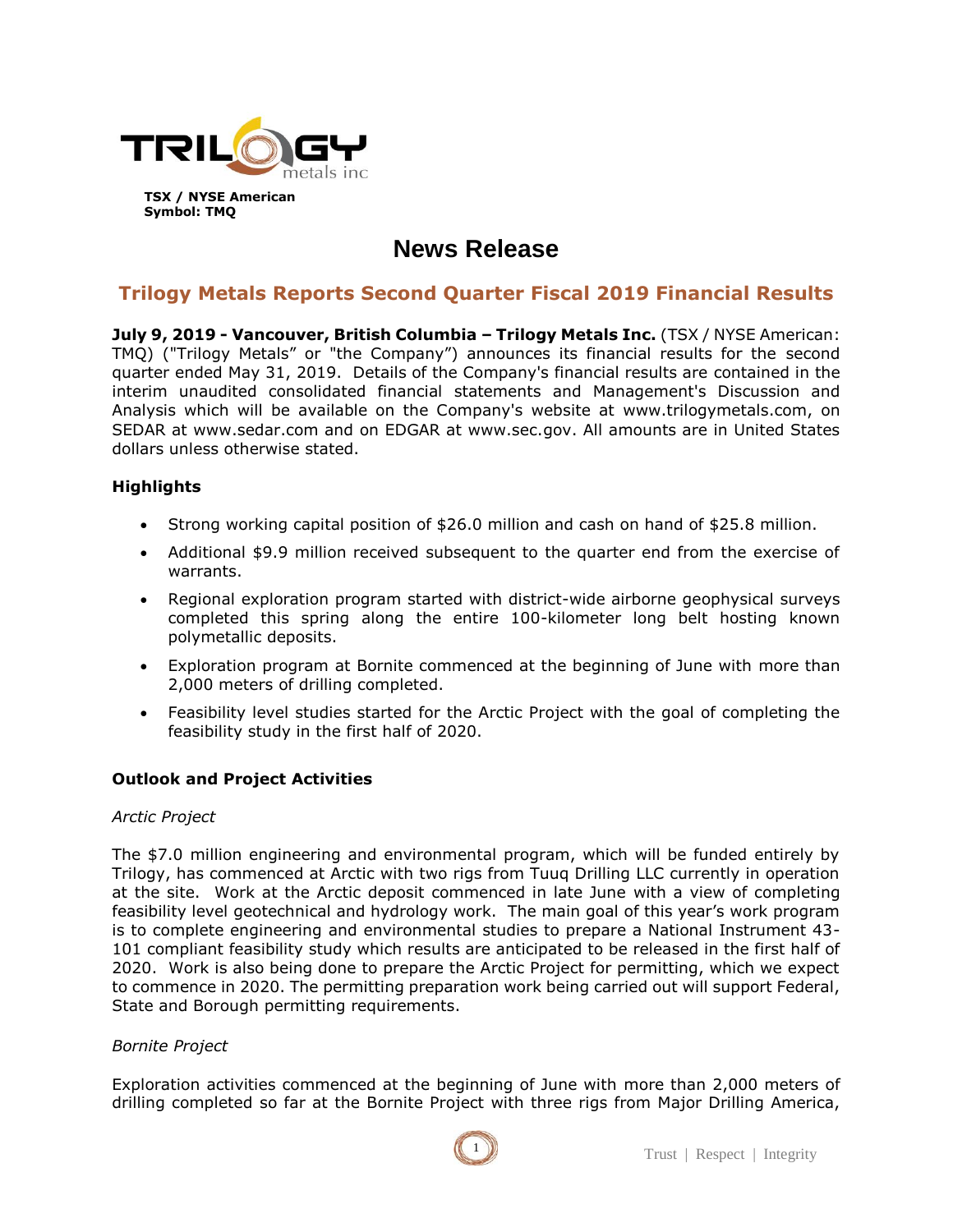Inc. currently in operation at site. The main goal of the \$9.2 million program will be to drill approximately 8,000 meters within 12 holes and will include both infill and expansion drilling. Drilling is anticipated to continue throughout the summer and results from the first few holes of this program are expected to be release in late summer. South32 Limited ("South32") funded the entire \$9.2 million budget in which funds were fully received during the first quarter maintaining the Option Agreement in good standing.

## *Regional Exploration Project*

District-wide VTEM and ZTEM helicopter airborne geophysical surveys were completed this spring along the entire 100-kilometer long belt of the favorable stratigraphy hosting known polymetallic volcanogenic-massive sulphide ("VMS") deposits, as well as the areas around the Bornite deposit and the surrounding Cosmos Hills area. The surveys were flown by Geotech Ltd. and the data is currently being re-processed by Resource Potential PTY Ltd. The new VTEM and ZTEM surveys will be integrated into our dataset of historical drilling accumulated over a 40-year period of exploration, all of which has been geo-referenced into an integrated GIS database. This dataset will be analyzed to determine and prioritize targets for drill testing later in the summer after the Arctic environmental and geotechnical drill program has been completed. The Company and South32 have agreed to equally fund the Regional Exploration budget. Funds were received during the first quarter from South32 for their \$1.0 million contribution, which is in excess of the \$30 million in option payments received to date.

## **Selected Results**

The following selected financial information is prepared in accordance with U.S. GAAP.

|                                               |                | Three months ended | Six months ended |         |
|-----------------------------------------------|----------------|--------------------|------------------|---------|
| <b>Selected expenses</b>                      | <b>May 31,</b> | May 31,            | <b>May 31,</b>   | May 31, |
|                                               | 2019           | 2018               | 2019             | 2018    |
|                                               |                | \$                 | S                |         |
| General and administrative                    | 436            | 454                | 928              | 799     |
| Mineral properties expense                    | 2,906          | 2,275              | 4,441            | 3,606   |
| Professional fees                             | 153            | 114                | 244              | 273     |
| Salaries                                      | 282            | 223                | 563              | 452     |
| Salaries - stock-based compensation           | 664            | 151                | 2,603            | 1,073   |
| Investor relations                            | 175            | 138                | 292              | 202     |
| Loss and comprehensive loss for the<br>period | 4,509          | 3,664              | 8,845            | 6,610   |
| Basic and diluted loss per common<br>share    | \$0.04         | \$0.03             | \$0.07           | \$0.06  |

*in thousands of dollars, except for per share amounts*

For the three month period ended May 31, 2019, Trilogy reported a net loss of \$4.5 million (or \$0.04 basic and diluted loss per common share) which was higher than the net loss of \$3.7 million for the comparative period in 2018 (or \$0.03 basic and diluted loss per common share).

The differences in relation to the comparative three month period ended May 31, 2018 are primarily due to: i) an increase of \$0.4 million in mineral properties expense mostly consisting of engineering work related to the scoping study for Bornite and Arctic projects, environmental work related to meteorological and air quality study for the Arctic project during the second quarter of 2019, personnel costs and project support costs including camp facilities repair and maintenance, fixed wing costs and set-up costs incurred for the new office and warehouse in

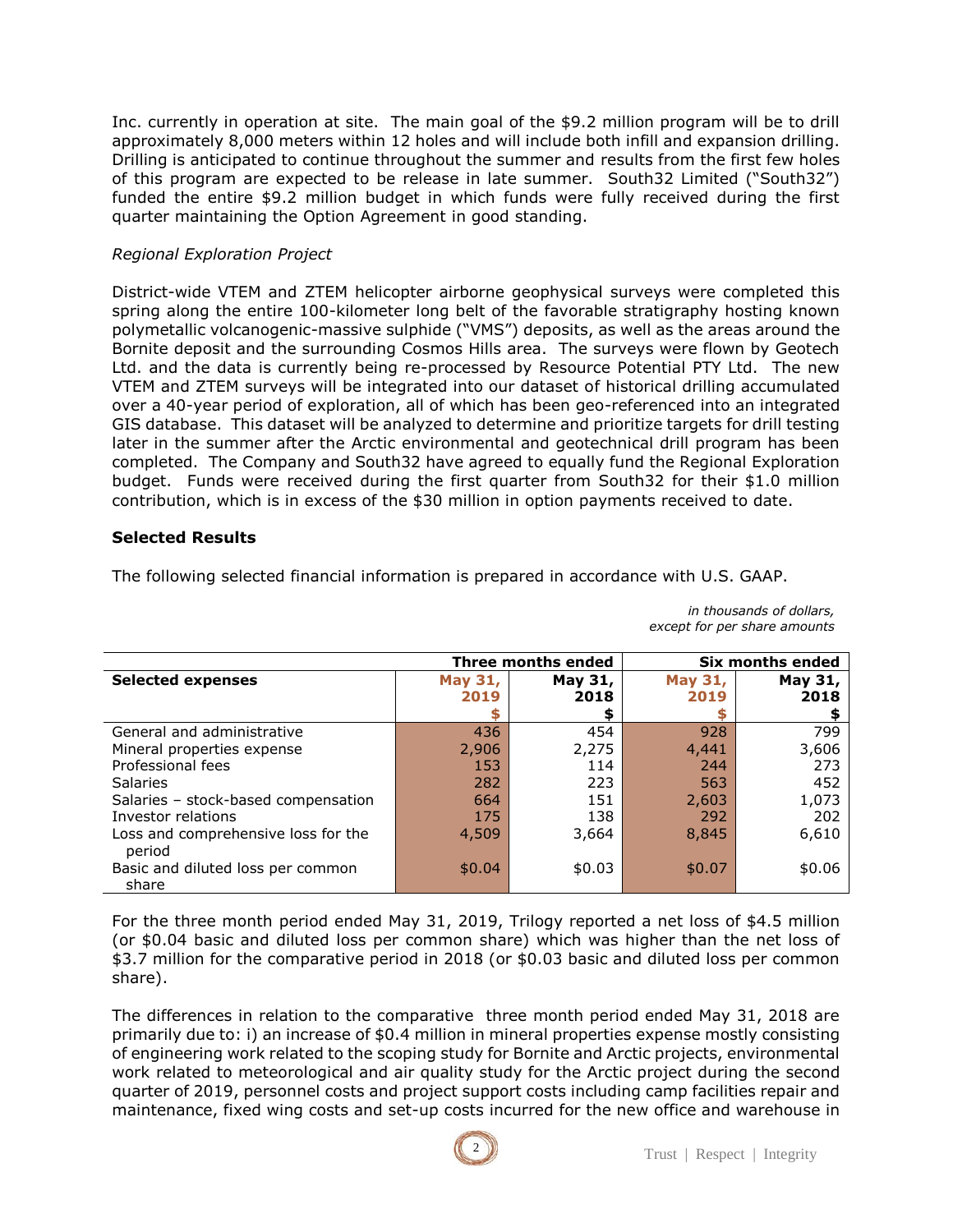Fairbanks; and ii) an increase of \$0.5 million in stock-based compensation due to a higher share price contributing to a higher fair value amortization for stock options, RSUs and DSUs granted during the six month period ended May 31, 2019.

Other differences noted for the comparable periods were: i) an increase in salaries as the current period includes compensation for a new hire during the third quarter of 2018 for which there is no comparative for the second quarter of 2018; ii) an increase in professional fees due to an increase in accounting and audit fees; iii) an increase in investor relations expenses due to the Company's increased level of marketing activity including attendance at more investor conferences and meetings in the current period; and iv) a slight decrease in general and administrative expenses in the current period.

The comparative period also included a \$0.1 million loss on held for trading investments resulting from the disposition of 725,000 common shares of Gold Mining Inc. ("GMI") for which there are no comparative figures for the three month period ended May 31, 2019 as the remaining investment in GMI was fully disposed during fiscal 2018.

For the six month period ended May 31, 2019, Trilogy reported a net loss of \$8.8 million (or \$0.07 basic and diluted loss per common share) compared to a net loss of \$6.6 million for the corresponding period in 2018 (or \$0.06 basic and diluted loss per common share).

The differences in relation to the comparative six month period ended May 31, 2018 are primarily due to: i) an increase of \$0.8 million in mineral properties expense mostly consisting of Geophysics work including core scan work for the Arctic project, aerial electromagnetic survey for Bornite and the region, engineering work related to additional metallurgical and scoping studies, environmental work related to meteorological and air quality study, personnel costs and project support costs including camp facilities repair and maintenance, and fixed wing costs and set-up costs incurred for the new office and warehouse in Fairbanks; ii) an increase of \$1.5 million in stock-based compensation due to a higher share price contributing to a greater fair value amortization of stock options, RSUs and DSUs granted during the six month period ended May 31, 2019; iii) an increase of \$0.1 million in general and administration costs; iv) an increase of \$0.9 million in investor relations expenses due to the Company's increased level of marketing activity including attendance at more investor conferences and meetings during the six month period ended May 31, 2019 and v) an increase of \$0.1 million in salaries due to a new hire during the third quarter of 2018 for which there is no comparative for the six month period ended May 31, 2018.

During the six month period ended May 31, 2018, the Company recorded a loss on held for trading investments of \$0.3 million upon disposition of 2,085,000 common shares of GMI for which there are no comparative figures for the six month period ended May 31, 2019 as the remaining investment in GMI was fully disposed during fiscal 2018. For the three months ended February 28, 2019, Trilogy reported a net loss of \$4.3 million (or \$0.03 basic and diluted loss per common share) which was higher than the net loss of \$2.9 million for the corresponding period in 2018 (or \$0.03 basic and diluted loss per common share). The first quarter 2019 differences, when compared to the first quarter 2018, are mostly due to factors discussed below.

## **Liquidity and Capital Resources**

At May 31, 2019, we had \$25.8 million in cash and cash equivalents and working capital of \$26.0 million. The increase in cash was a result of fully receiving the \$9.2 million Year 3 funding from South32 as well as an additional \$1.0 million for the regional exploration program. The increase in working capital for the period was a result of higher accounts

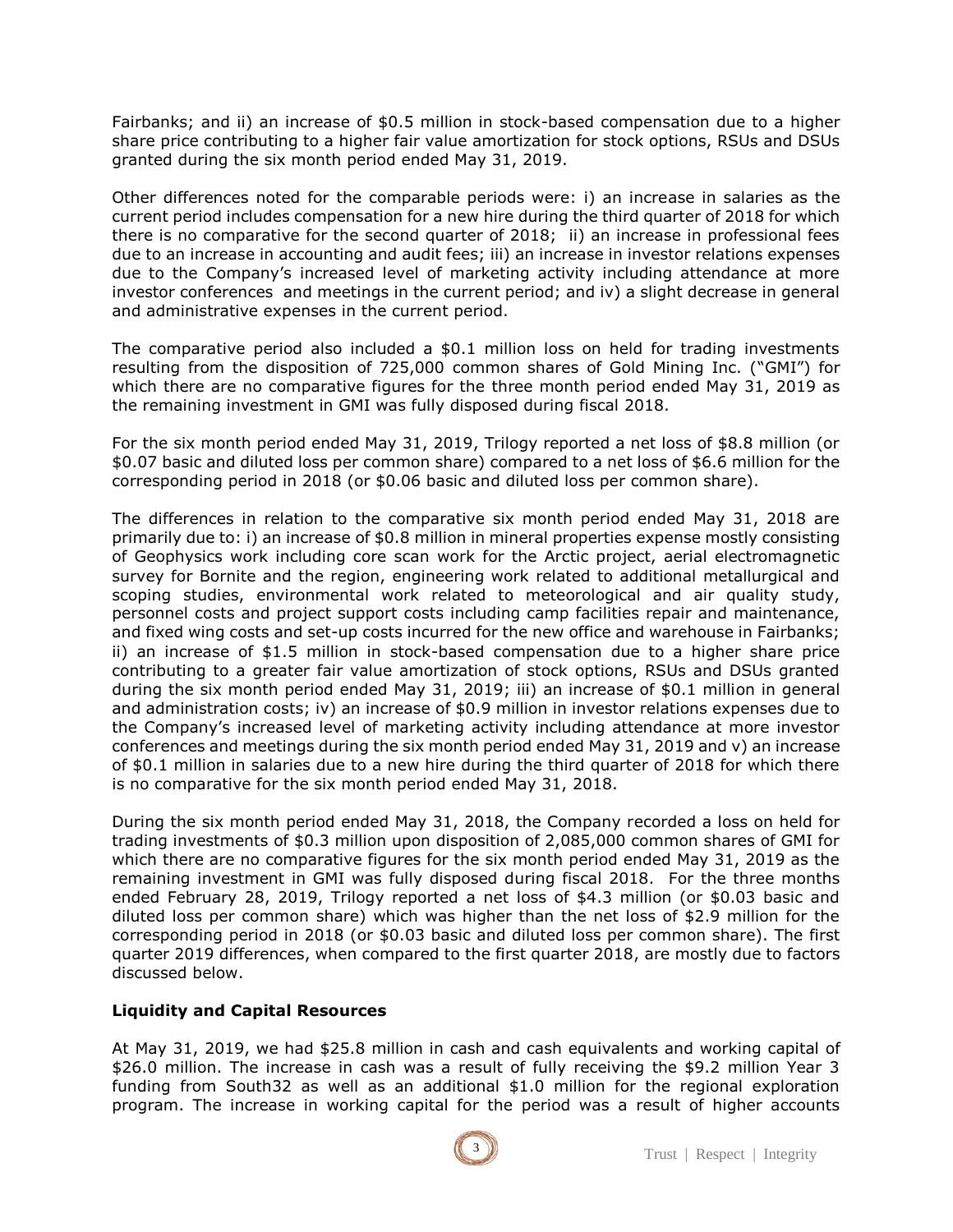receivable and prepaids balances as well as a lower accounts payable balance as at May 31, 2019. Subsequent to the end of the second quarter, the Company received additional proceeds of approximately \$9.9 million as a result of an exercise of 6,521,740 warrants.

We expended \$7.4 million on operating activities during the six months ended May 31, 2019 compared with \$6.6 million for operating activities for the same period in 2018. Most cash spent on operating activities during all periods was expended on mineral property expenses, general and administrative, salaries and professional fees.

The Company continues to fund its cash expenditures through its working capital. As the Company is not currently in production, the Company will need to raise additional funds to support its operations and administration expenses in the future. Future sources of liquidity may include debt financing, equity financing, convertible debt, exercise of options, or other means. The continued operations of the Company are dependent on its ability to obtain additional financing or to generate future cash flows.

All cash generated from investing activities during the six months ended May 31, 2019 were from the South 32 Option Agreement funding of \$10.2 million (2018 - \$9.6 million) and there were no proceeds from the sale of investments (2018 - \$2.1 million) as all GMI shares were full disposed during fiscal 2018. During the six months ended May 31, 2019, no cash was generated from financing activities (2018 - \$26.9 million).

## **Qualified Persons**

Andrew W. West, Certified Professional Geologist, Exploration Manager for Trilogy Metals Inc., is a Qualified Person as defined by National Instrument 43-101. Mr. West has reviewed the technical information in this news release and approves the disclosure contained herein.

## **About Trilogy Metals**

Trilogy Metals Inc. is a metals exploration company focused on exploring and developing the Ambler mining district located in northwestern Alaska. It is one of the richest and mostprospective known copper-dominant districts located in one of the safest geopolitical jurisdictions in the world. It hosts world-class polymetallic VMS deposits that contain copper, zinc, lead, gold and silver, and carbonate replacement deposits which have been found to host high grade copper mineralization. Exploration efforts have been focused on two deposits in the Ambler mining district - the Arctic VMS deposit and the Bornite carbonate replacement deposit. Both deposits are located within the Company's land package that spans approximately 143,000 hectares. The Company has an agreement with NANA Regional Corporation, Inc., a Regional Alaska Native Corporation, that provides a framework for the exploration and potential development of the Ambler mining district in cooperation with local communities. Our vision is to develop the Ambler mining district into a premier North American copper producer.

## **Company Contacts**

Elaine Sanders **Patrick Donnelly** 

Vice President & Chief Financial Officer Vice President Corporate Communications & Development

#### **604-638-8088 or 1-855-638-8088**

**# # #**

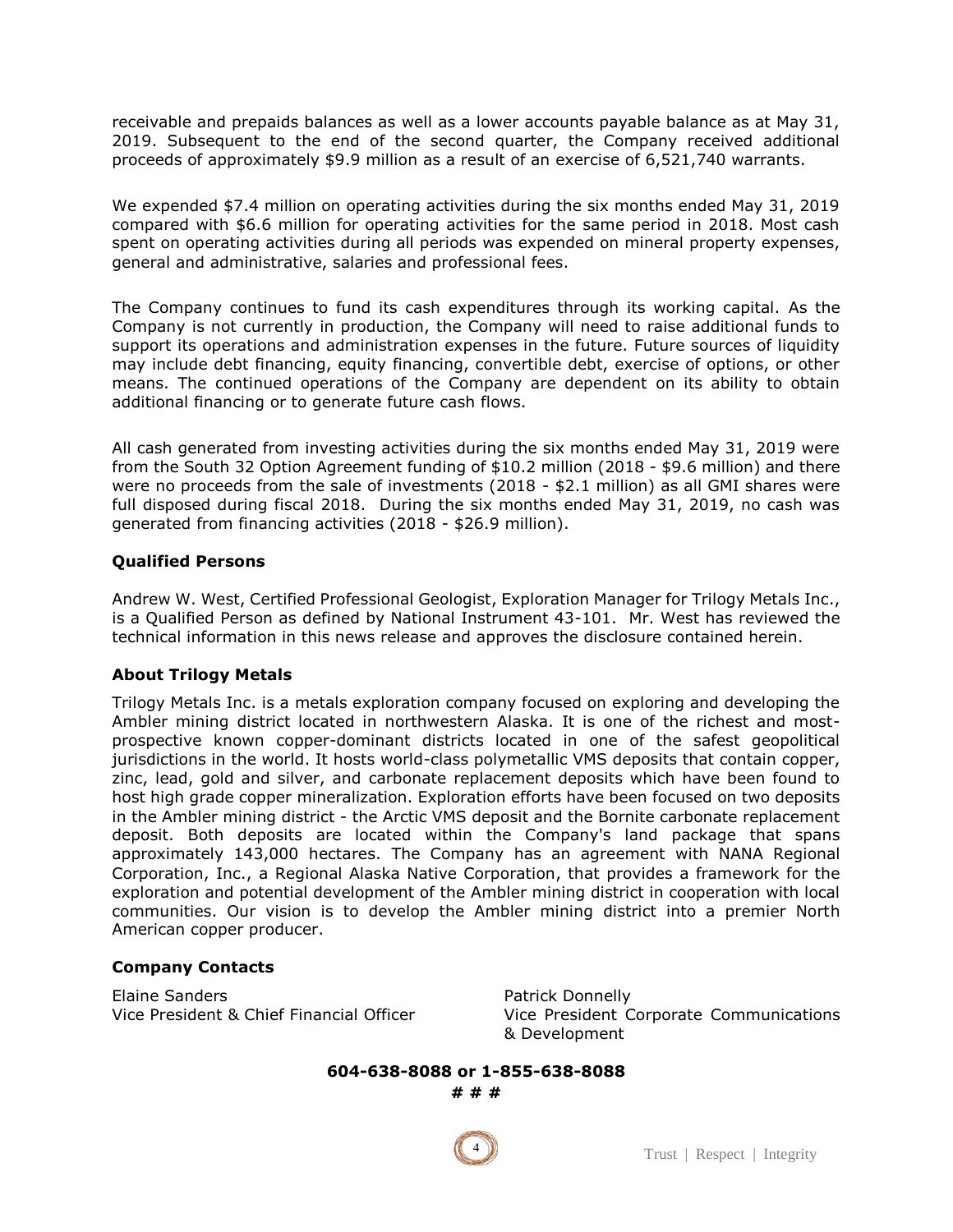## *Cautionary Note Regarding Forward-Looking Statements*

*This press release includes certain "forward-looking information" and "forward-looking statements" (collectively "forward-looking statements") within the meaning of applicable Canadian and United States securities legislation including the United States Private Securities Litigation Reform Act of 1995. All statements, other than statements of historical fact, included herein, including, without limitation, statement under Outlook and Project Activities, anticipated timing and results of a feasibility study on the Arctic Project, the future operating or financial performance of the Company, planned expenditures and the anticipated activity at the UKMP Projects, are forwardlooking statements. Forward-looking statements are frequently, but not always, identified by words such as "expects", "anticipates", "believes", "intends", "estimates", "potential", "possible", and similar expressions, or statements that events, conditions, or results "will", "may", "could", or "should" occur or be achieved. These forward-looking statements may include statements regarding perceived merit of properties; exploration plans and budgets; mineral reserves and resource estimates; timing of the feasibility study; funding by South32; work programs; capital expenditures; timelines; strategic plans; market prices for precious and base metals; or other statements that are not statements of fact. Forward-looking statements involve various risks and uncertainties. There can be no assurance that such statements will prove to be accurate, and actual results and future events could differ materially from those anticipated in such statements. Important factors that could cause actual results to differ materially from the Company's expectations include the uncertainties involving the interpretation of drill results, the need for additional financing to explore and develop properties and availability of financing in the debt and capital markets; uncertainties involved in the interpretation of drilling results and geological tests and the estimation of reserves and resources; the need for cooperation of government agencies and native groups in the development and operation of properties as well as the construction of the access road; the need to obtain permits and governmental approvals; risks of construction and mining projects such as accidents, equipment breakdowns, bad weather, non-compliance with environmental and permit requirements, unanticipated variation in geological structures, metal grades or recovery rates; unexpected cost increases, which could include significant increases in estimated capital and operating costs; fluctuations in metal prices and currency exchange rates; and other risks and uncertainties disclosed in the Company's Annual Report on Form 10-K for the year ended November 30, 2018 filed with Canadian securities regulatory authorities and with the United States Securities and Exchange Commission and in other Company reports and documents filed with applicable securities regulatory authorities from time to time. The Company's forwardlooking statements reflect the beliefs, opinions and projections on the date the statements are made. The Company assumes no obligation to update the forward-looking statements or beliefs, opinions, projections, or other factors, should they change, except as required by law.*

#### *Cautionary Note to United States Investors*

*The Arctic Technical Report and the Bornite Technical Report have been prepared in accordance with the requirements of the securities laws in effect in Canada, which differ from the requirements of U.S. securities laws. Unless otherwise indicated, all resource and reserve estimates included in this press release have been prepared in accordance with National Instrument 43-101 Standards of Disclosure for Mineral Projects ("NI 43-101") and the Canadian Institute of Mining, Metallurgy, and Petroleum Definition Standards on Mineral Resources and Mineral Reserves. NI 43-101 is a rule developed by the Canadian Securities Administrators which establishes standards for all public disclosure an issuer makes of scientific and technical information concerning mineral projects. Canadian standards, including NI 43-101, differ significantly from the requirements of the United States Securities and Exchange Commission ("SEC"), and resource and reserve information contained therein may not be comparable to similar information disclosed by U.S. companies. In particular, and without limiting the generality of the foregoing, the term "resource" does not equate to the term "reserves". Under U.S. standards, mineralization may not be classified as a "reserve" unless the determination has been made that the mineralization could be economically and legally produced or extracted at the time the reserve determination is made. The SEC's disclosure*